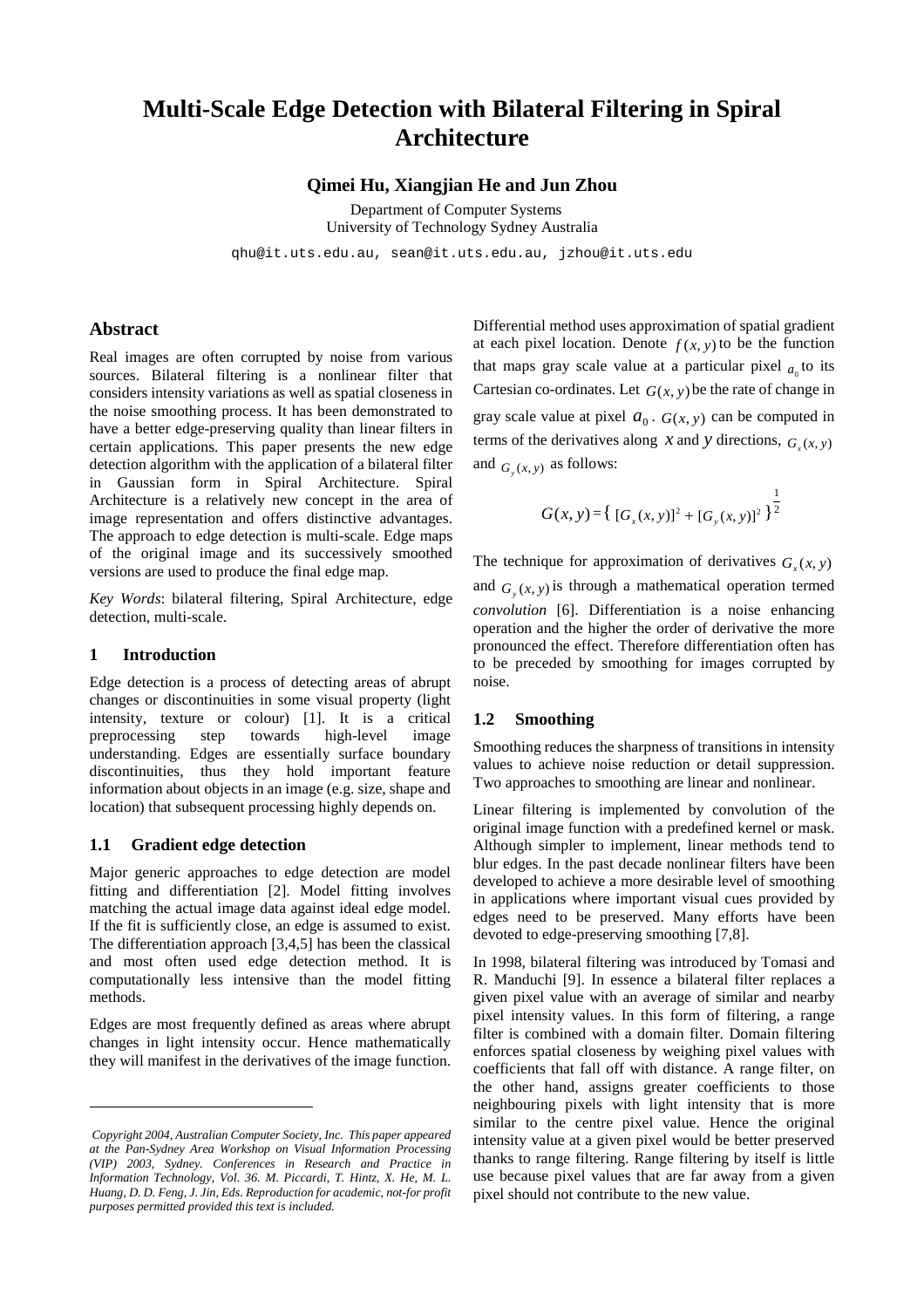The challenge to precisely detect edges in real images has inspired a variety of advanced edge detection algorithms. Multi-scale analysis is a systematic approach to edge detection. This approach relies on the inspection of intensity changes on different scales.

## **1.3 Multi-scale edge detection**

Objects in the world only exist as meaningful entities over a limited range of scale. Hence the physical description strongly depends on the scale. When analyzing measured data such as images, without any prior knowledge, there is no reason to favour any particular scale. The idea is that for any image, a set of gradually smoothed or simplified images should be generated, in which fine scale structures are successively suppressed. A formal definition for continuous signals of arbitrary dimensions N was given by Lindeberg [10].

# **1.4 Spiral Architecture**

In this research project, the image arrays are mapped into Spiral Architecture [11]. Spiral Architecture is made up of rosette-like clusters of hexagonal cells. Each element (hexagon) in the Spiral Architecture has only six neighbouring hexagons and enables the traditional two-dimensional visual field to be represented as a one-dimensional array. Figure 1 displays such architecture with a collection of 49 hexagons. Each cell is uniquely addressed and the spiral addresses grow from the centre clockwise in base of seven. Hence using Spiral Architecture to represent images implies less memory space and computation required for processing.



Figure 1: Spiral Architecture with 49 hexagons**.** 



Figure 2: 'Lena' in Spiral Space.

Because currently there is no supporting hardware for Spiral Architectural sampling, a mimic system was introduced by Dr He [11]. The mimic system retains the organizational character of the original Spiral Architecture. Hence it inherits the computational power of the original structure. In the mimic system, one hexagonal pixel is formed by four neighbouring pixels in the traditional system and its gray scale value is the average of those four pixels values. Figure 2 is a sample image represented in mimic Spiral Architecture.

# **2 Multi-scale edge detection with bilateral filtering in Spiral Architecture**

In this research, edge detection is accomplished by applying a new bilateral filtering technique specifically designed for Spiral Architecture, integrating the multi-scale approach to edge detection. The kernel coefficients of a bilateral filter are determined by the combined closeness and similarity function.

Let  $f: \mathbb{R}^2 \to \mathbb{R}$  be the original brightness function of an image which maps the coordinates of a pixel (*x*, *y*) to a value in light intensity. Then for any given pixel  $a$  at  $(x, y)$  within a neighbourhood of size n, which has  $a_0$  as its centre, its coefficient assigned by the range filter *r*(*a*) is determined by the following function:<br>  $[r(a)]^2$ 

$$
r(a_i) = e^{-\frac{[f(a_i) - f(a_0)]^2}{2\sigma_r^2}}
$$

Similarly, its coefficient assigned by the domain filter  $g(a)$  is determined by the closeness function below:

$$
g(x, y; t) = e^{-\frac{x^2 + y^2}{2t}}
$$

where *t* is the scale parameter.

For the central pixel of the neighbourhood  $a_0$ , its new value, denoted by  $h(a_0)$ ,

$$
h(a_0) = k^{-1} \sum_{i=0}^{n-1} f(a_i) \times g(a_i) \times r(a_i)
$$

*k* is the normalization constant and is defined as follows

$$
k = \sum_{i=0}^{n-1} g(a_i) \times r(a_i)
$$

The normalizer *k* is necessary because the average image intensity should not be affected by multiplying the mask with the original image.

Application of the new bilateral smoothing filter produces, for each pixel in the image, a weighted average such that the central pixel  $a_0$  contribute more significantly to the result than its neighbouring pixels. Pixels with more similar intensity value or closer to the central pixel contribute more than those with more different value or further away. Level of smoothness depends on the value of the scale parameter chosen and  $\sigma_r$ . The stronger the scale and  $\sigma_r$ , the higher level of smoothness will be achieved.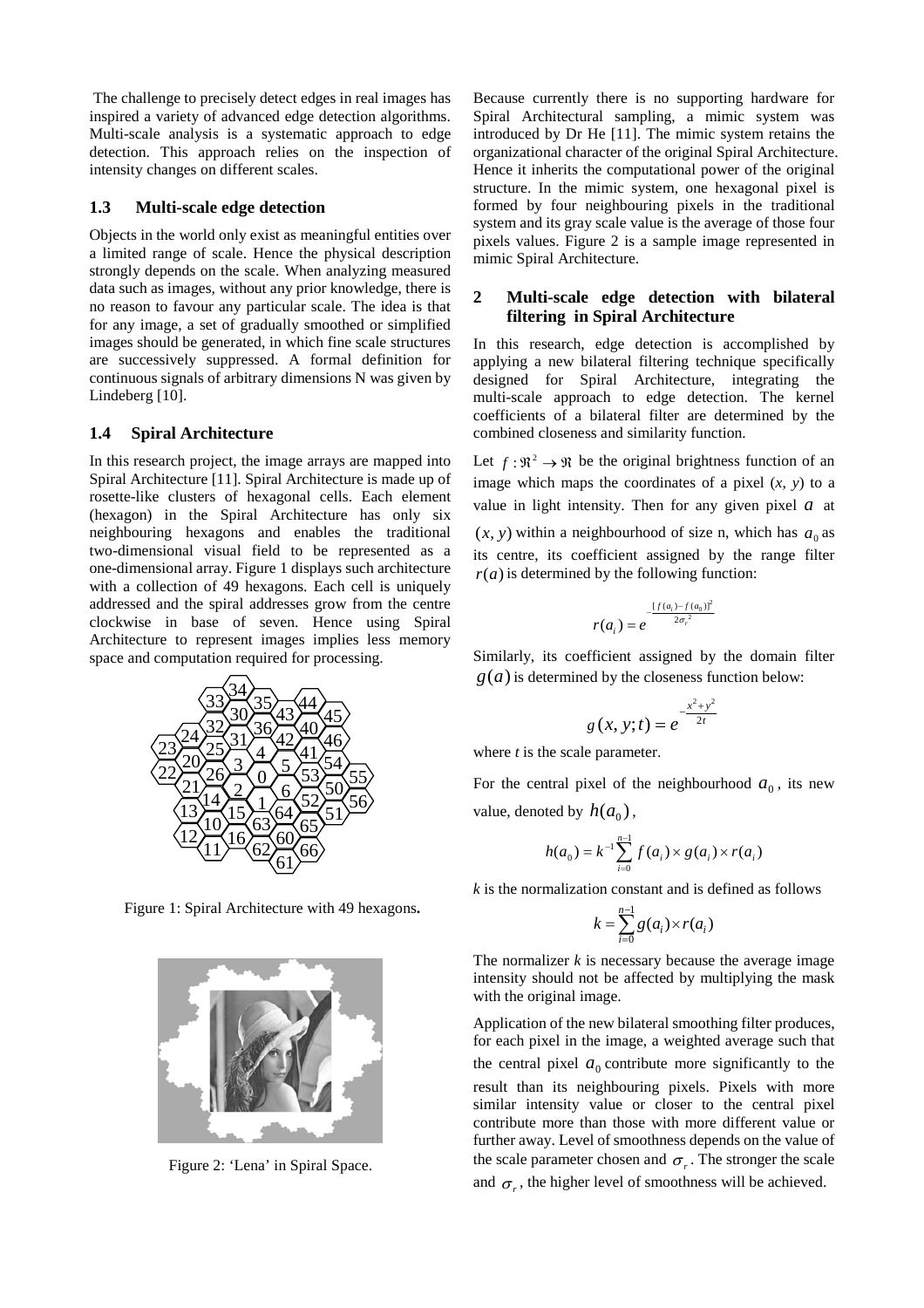Following bilateral smoothing the edge detection algorithm performs edge point marking based on the method developed by He [11]. First-order derivatives are obtained using adjacent pixel value difference along *x* and *y* directions. Definition of edge points is based on the gradient magnitude at the given location and the gradient direction.

This research attempted to construct several edge maps of the given image, each representing intensity changes when a different and systematically controlled smoothing strength is applied. Edge map from a less smoothed image will have edge locations closer to the centre of the original edge map before any smoothing. Edge map from a stronger smoothing strength will have fewer noisy or false edge points. Therefore to ensure precise localization of edge points and detection of real edge points, these edge maps should be systematically compared. Major steps of edge detection algorithm developed by this research with bilateral smoothing for Spiral Architecture is presented below:

- 1. **Initial edge detection**. Edge map of the original input image gives the most precise locations of edge points because it is not affected by smoothing. Set this edge to *E;*
- 2. **Bilateral smoothing;**
- 3. **Edge detection for newly smoothed image**. Edge points are marked according to the method defined in [8]. Denote this edge by  $E<sub>s</sub>$ ;
- 4. **Edge Map Update**. Edge map  $E$  and  $E<sub>s</sub>$  are compared. Edge map *E* is depended on for its more precise edge locations and edge map of the smoothed image  $E<sub>s</sub>$  is used to eliminate some false edge points for the smoothed image has less noise than the original one. The new edge map after comparing will contain those edge points from the initial edge map that have at least one immediate neighbouring pixel from the edge map of the smoothed image.
- 5. **Repeat** Step 2, 3 and 4 with systematically increased smoothing strength until the new current edge map is not significantly different from the one obtained at the end of last iteration.

## **3 Experimental Results**

Final edge map of 'Lena' and two other images are shown below.

The magnified portion of the result with bilateral filtering is clearly less blurry then that of the result with linear Gaussian filtering. Figure 4 is the final edge map of 'Lena'. Another classic test image 'peppers' was used to test the edge detection algorithm. The original image and corresponding result is shown in Figure 5.



Figure 3: Comparison of results from bilateral filtering (left) and linear Gaussian filtering (right).



Figure 4: Final edge map of 'Lena' obtained from multi-scale edge detection with bilateral filtering.



Figure 5: Image 'Peppers' and its edge map.

## **4 References**

[1] E. R. Davies, Machine Vision: Theory, Algorithms, Practicalities (2<sup>nd</sup> ed.). Academic Press, London, UK, 1997.

[2] W. Pratt, *Digital Image Processing (3rd ed.).* John Wiley & Sons, Toronto, 2001.

[3] W. Niblack, *An Introduction to Digital Image Processing.* Prentice-Hall International, Denmark, 1986.

[4] D. Phillips, *Image processing in C.* R & D Publications, Lawrence, Kansas, 1994.